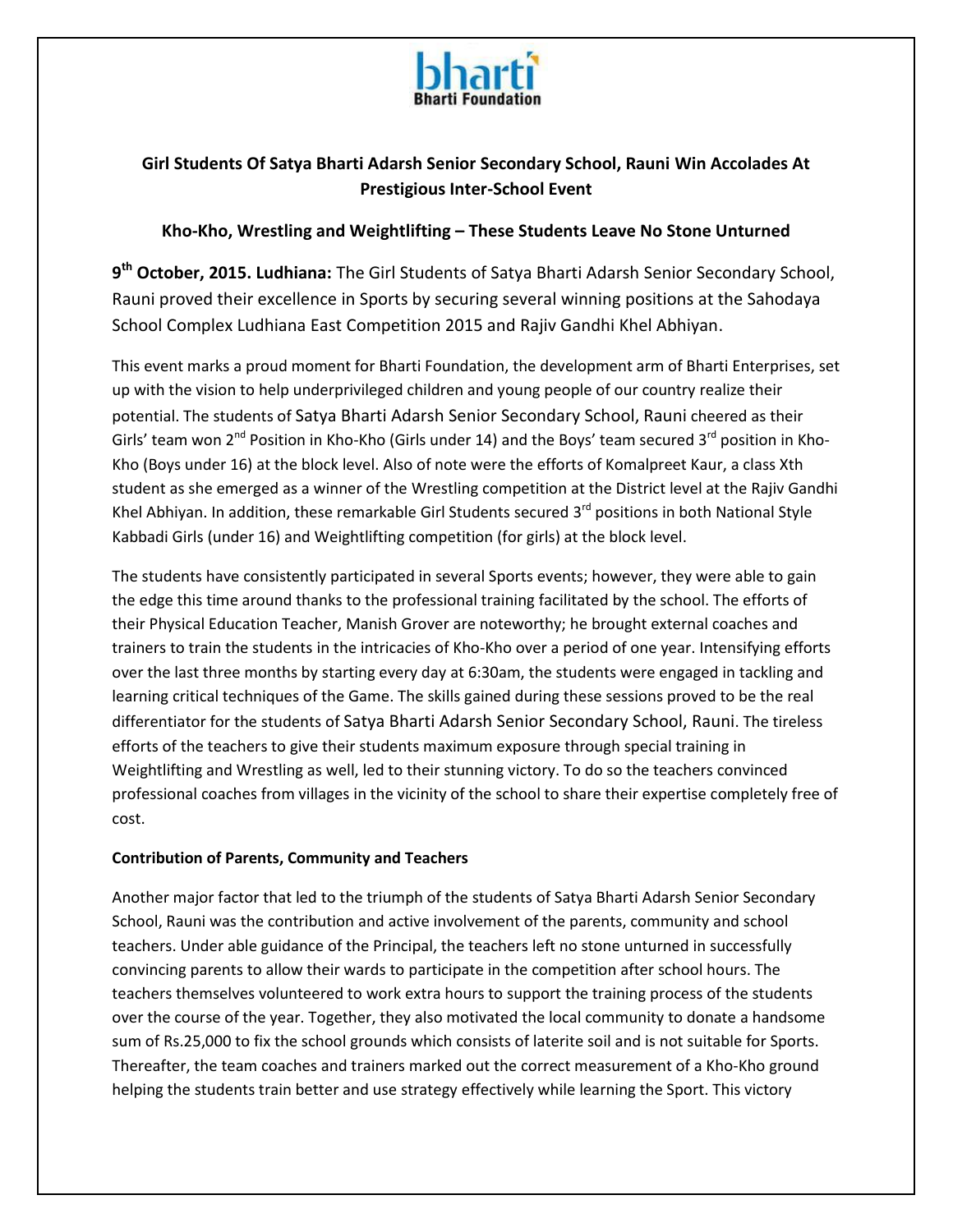

belongs to all the students, community members, teachers and trainers who worked hard in making this success possible.

**Vijay Chadda, Chief Executive Officer (CEO), Bharti Foundation** congratulated the extensive efforts of students, adding, "*Bharti Foundation aims to provide quality education underlined with holistic development to transform students in rural areas into the leaders of the future. The victory of our students, specially the girls, is indeed a proud moment for all of us at the Foundation and holds the true validation of our efforts to bring the focus on the education of the girl child.*"

# **About Bharti Foundation:**

Bharti Foundation provides free education to underprivileged children in rural areas. Its Programs (Satya Bharti Schools, Satya Bharti Learning Centres, and Quality Support Program) presently reach out to over 70,622 children from socially and economically challenged backgrounds, with special focus on the girl child.

## **Some of the initiatives of Bharti Foundation include:**

# **The Satya Bharti School Program:**

The Satya Bharti School Program is the flagship program of Bharti Foundation. This rural education initiative provides free quality education to underprivileged children, with a special focus on the girl child. The program envisions transforming students into educated, confident, responsible and self-reliant employable citizens of India with a deep sense of commitment to their society. The program's reach is multi-pronged, encouraging active involvement of the rural community, parents of students and like-minded organizations working in the field of education in India. Making a lasting and sustainable impact on the community where schools are present and finding innovative solutions, through its primary and senior secondary schools, to create replicable and scalable components in the program ensures delivery of quality education. The Satya Bharti School program is being implemented with the intent to arrive at replicable and scalable components of quality education which may be adapted by the Government and other like-minded organizations. Reaching out to thousands of underprivileged children, the program, through its focus on holistic development, aims to bring forth a new generation of citizens eager to usher in positive change. Currently 249 primary/elementary Schools and five senior secondary schools are operational across Punjab, Rajasthan, Haryana, Uttar Pradesh, Tamil Nadu and West Bengal reaching out to 40,925 children and employing 1,638 teachers. Focusing on the girl child [49% girl students] and the weaker sections of society [75% of children from SC/ST/OBC Communities], the program is one of the largest end-to-end education initiatives by a corporate group in the country.

## **Satya Bharti Learning Centres:**